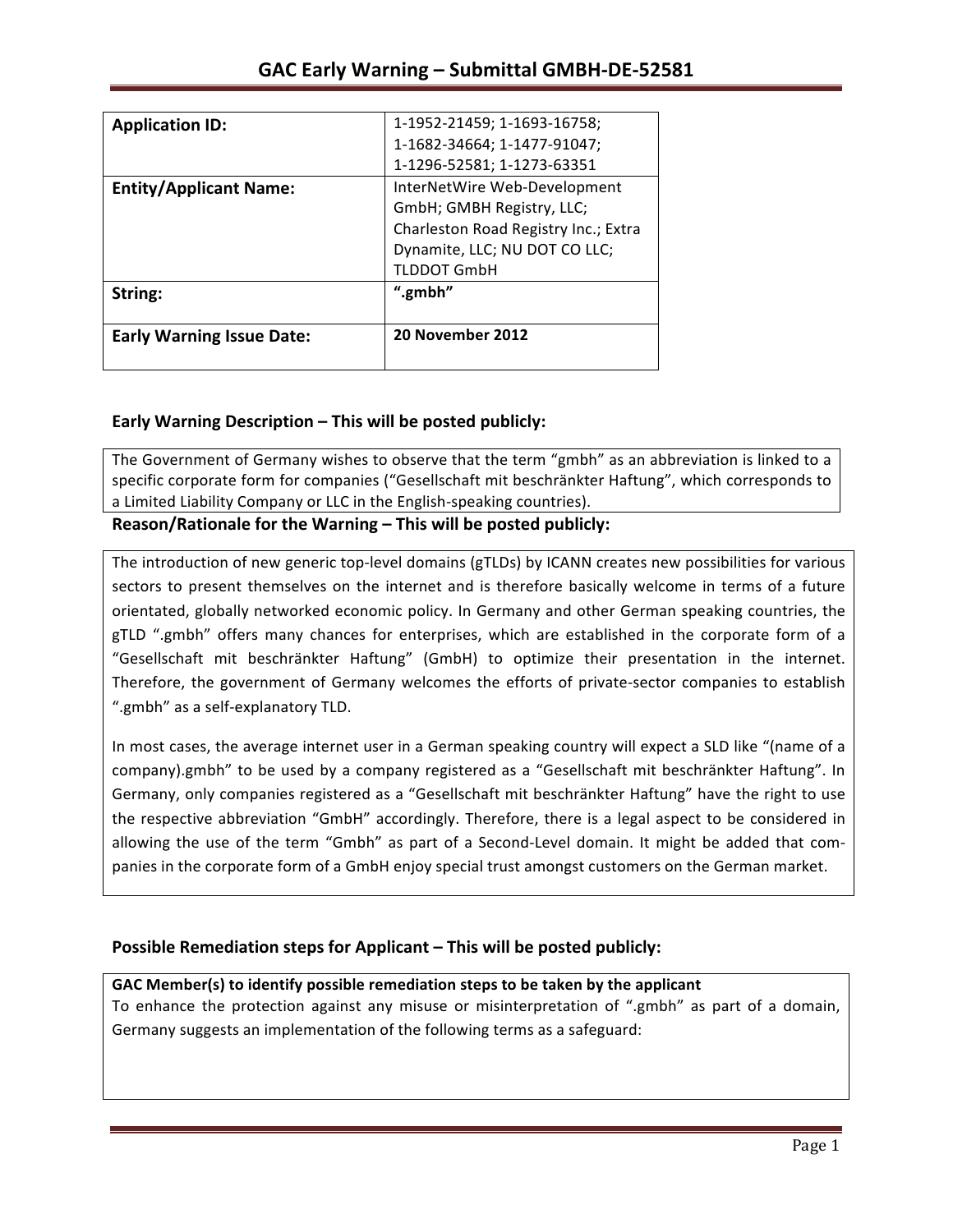- Applicants for SLDs under ".gmbh" have to be companies which are already organized as "Gesellschaften mit beschränkter Haftung" according to the regulations valid in Germany, Austria, Switzerland or Liechtenstein, or they should be able to prove that such a registration is pending in at least one of these countries. The compliance of these requirements has to be regularly reviewed.
- Applicants for SLDs have to prove that they are subject to liability as a GmbH by forwarding a full set of valid documents from their respective place of jurisdiction.

## **Further Notes from GAC Member(s) (Optional)** – This will be posted publicly:

The government of Switzerland supports this EW (see also the attached e-mail correspondence).

# **INFORMATION FOR APPLICANTS**

## **About GAC Early Warning**

The GAC Early Warning is a notice only. It is not a formal objection, nor does it directly lead to a process that can result in rejection of the application. However, a GAC Early Warning should be taken seriously as it raises the likelihood that the application could be the subject of GAC Advice on New gTLDs or of a formal objection at a later stage in the process. Refer to section 1.1.2.4 of the Applicant Guidebook (http://newgtlds.icann.org/en/applicants/agb) for more information on GAC Early Warning.

## **Instructions if you receive the Early Warning**

**ICANN** strongly encourages you work with relevant parties as soon as possible to address the concerns voiced in the GAC Early Warning.

### **Asking questions about your GAC Early Warning**

If you have questions or need clarification about your GAC Early Warning, please contact gacearlywarning@gac.icann.org. As highlighted above, ICANN strongly encourages you to contact gacearlywarning@gac.icann.org as soon as practicable regarding the issues identified in the Early Warning. 

### **Continuing with your application**

If you choose to continue with the application, then the "Applicant's Response" section below should be completed. In this section, you should notify the GAC of intended actions, including the expected